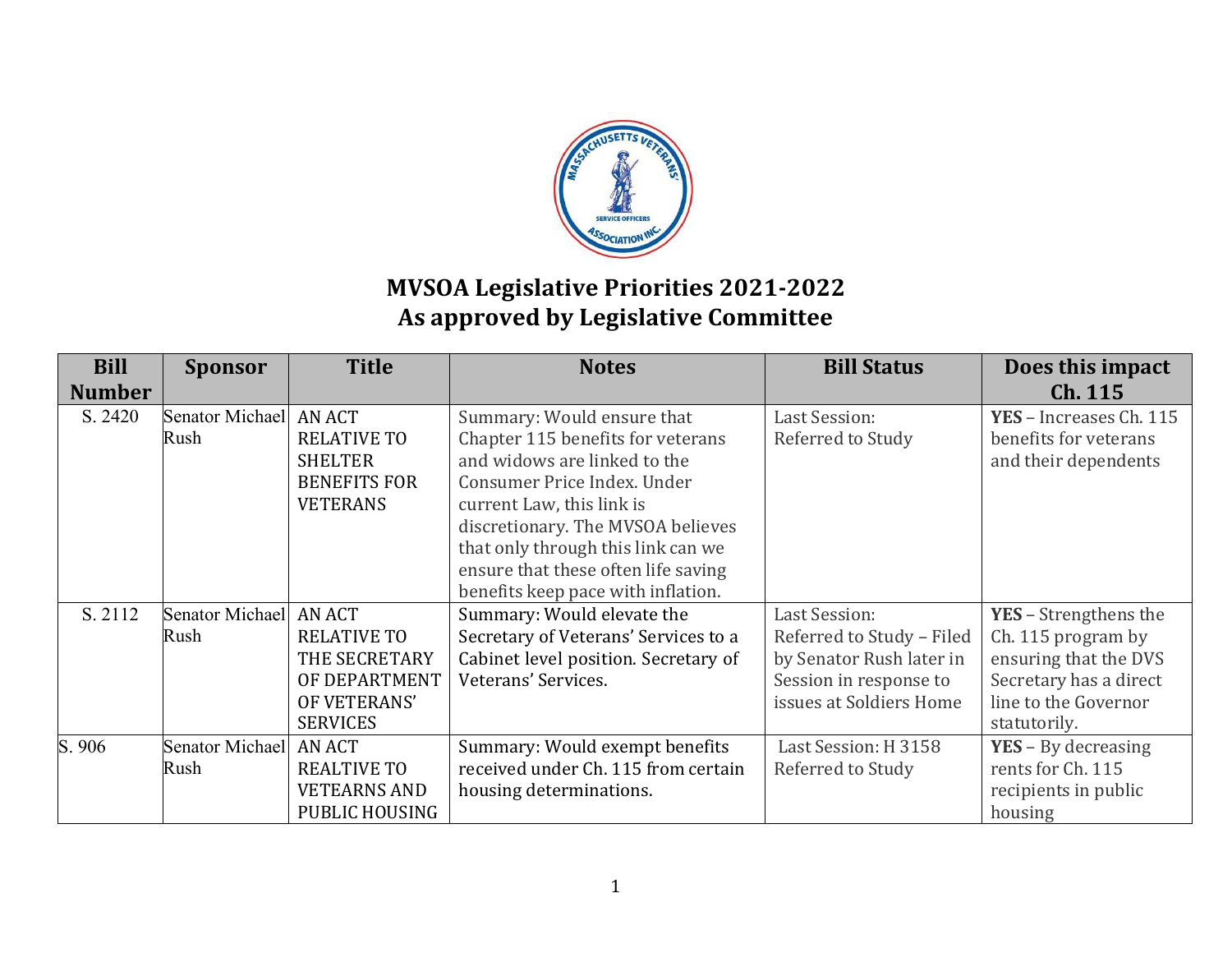| S. 2424 | Senator Michael AN ACT<br>Rush | <b>RELATIVE TO</b><br><b>THE</b><br><b>APPOINTMENT</b><br>OF VETERANS<br><b>AGENTS AND</b><br><b>SERVICE</b><br><b>OFFICERS</b> | Summary: Would provide VSOs<br>certain protections from involuntary<br>separation as outlined in MGL,<br>Chapter 30, Section 9A.                                                                                                                                                                                                                                                                                                                                                                                                                                        | Last Session: H 3158<br>Referred to Study                                     | YES - This bill<br>addresses the issue of<br>informal pressure VSOs<br>face from municipalities<br>by giving job protection<br>to veterans agents we<br>are strengthening the<br>program. |
|---------|--------------------------------|---------------------------------------------------------------------------------------------------------------------------------|-------------------------------------------------------------------------------------------------------------------------------------------------------------------------------------------------------------------------------------------------------------------------------------------------------------------------------------------------------------------------------------------------------------------------------------------------------------------------------------------------------------------------------------------------------------------------|-------------------------------------------------------------------------------|-------------------------------------------------------------------------------------------------------------------------------------------------------------------------------------------|
| S. 2421 | <b>Senator Michael</b><br>Rush | <b>AN ACT</b><br><b>RELATIVE TO</b><br><b>TAX CREDITS</b><br><b>FOR HOMELESS</b><br><b>VETERAN</b>                              | Section 1: Notwithstanding any other<br>general of special law to the contrary, the<br>Commonwealth hereby directs the<br>Department of Housing and Community<br>Development to require that as part of<br>the development of the Qualified<br>Allocation Plan (QAP) for 2011, the<br>Department must set-aside no less than<br>10% of its allocated tax credits for<br>projects sponsored by nonprofits that will<br>provide permanent housing for formerly<br>homeless veterans in a service-based<br>multifamily property and projects of no<br>fewer than 20 units. | Last Session: H 3158<br>Referred to Study                                     | Not directly - Would<br>increase housing<br>opportunities for all<br>veterans, including<br>those on Ch. 115                                                                              |
| S. 2423 | <b>Senator Michael</b><br>Rush | <b>AN ACT</b><br><b>RELATIVE TO</b><br><b>ANNUITIES FOR</b><br><b>VETERANS AND</b><br><b>FAMILIES</b>                           | Summary: Would extend the current<br>Massachusetts Veterans Annuity to all<br>surviving spouses who receive DIC                                                                                                                                                                                                                                                                                                                                                                                                                                                         | Last Session: Not filed by<br>MVSOA. Filed by others<br>and referred to study | Yes/No - However it<br>would help many<br>surviving spouses we<br>do serve economically<br>regardless of whether<br>they receive Ch. 115.                                                 |